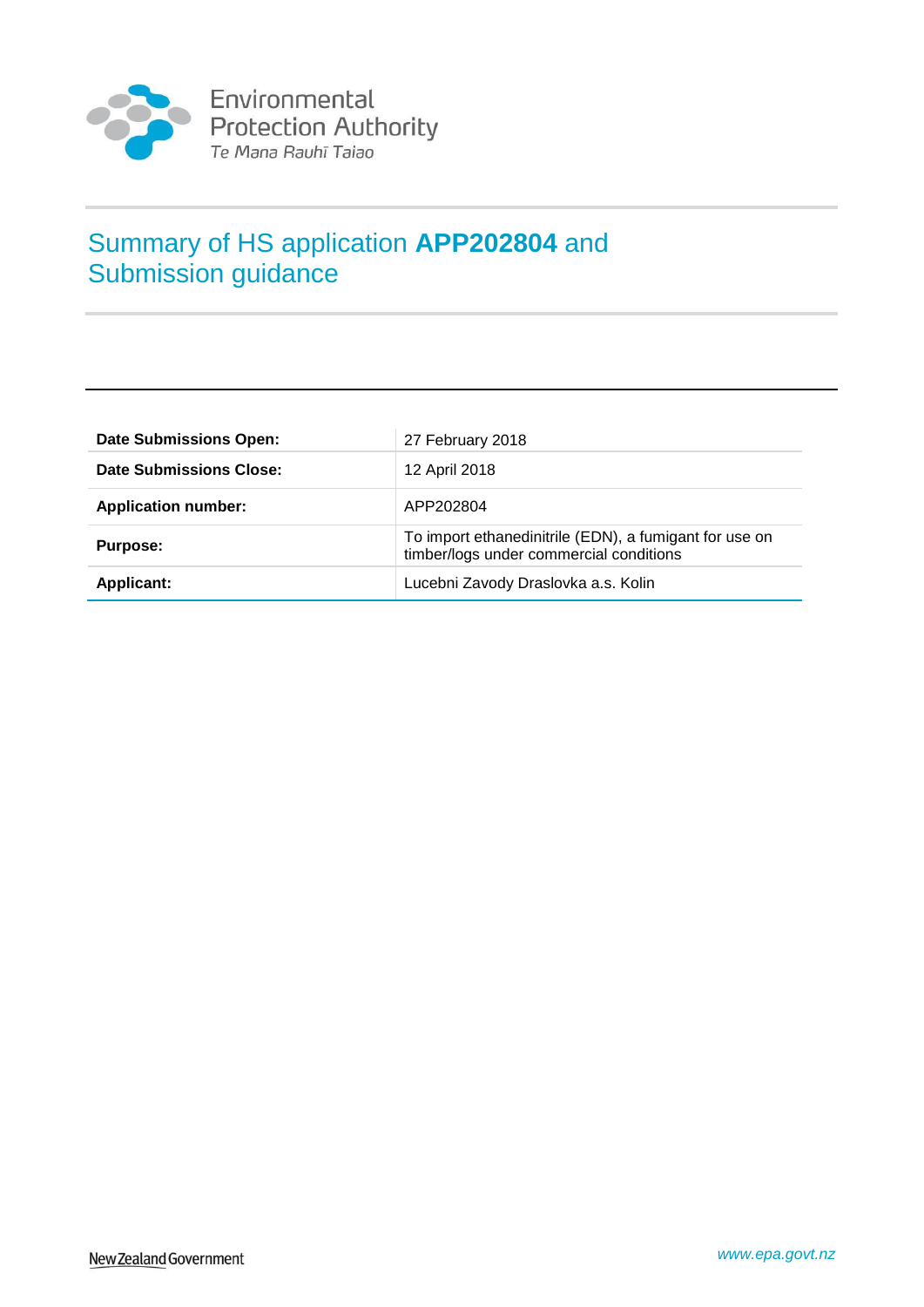## Purpose of this document

On 17 July 2017, the Environmental Protection Authority (EPA) received an application seeking approval to import or manufacture EDN, a fumigant for use on timber/logs under commercial conditions. This application is being publicly notified to enable the public to provide comment by way of a submission, to help gather all relevant information, to put before the Decision-Making Committee.

The purpose of this document is to summarise the application and to provide guidance on the submission process.

#### **Application summary**

**This document is a summary of the information provided in the application only.** 

**It is not the risk assessment produced by the EPA staff. The EPA staff risk assessment will be completed at a later date using information from the application, submissions and other relevant sources.**

The applicant intends to import or manufacture EDN, a gas containing 950 g/kg ethanedinitrile, for use as a phytosanitary treatment for wood to control a range of insects, nematodes and fungi. It is intended to be used by professional users at ports before the timber/logs are exported.

#### **Submission process**

This document also provides guidance to the submission process. The EPA encourages all submissions. The submission period for this application will start on 27 February 2018 and will end on 12 April 2018 at 5 pm.

In a submission you can provide information, make comments and raise issues. In this way, you contribute to the EPA decision-making process on specific applications. We are particularly interested in hearing from you on the following matters:

- Adverse effects, especially adverse effects not identified in the application<sup>1</sup>; and
- Positive effects, especially positive effects not identified in the application<sup>2</sup>.

Further information on the purpose of submissions is available on the EPA website using the link below: [https://www.epa.govt.nz/public-consultations/.](https://www.epa.govt.nz/public-consultations/)

**If you have any questions, you can contact:**

The applicant directly for any question you may have on the technical information in the application or the information provided to the EPA. The applicant representative, Helen Gear, can be contacted by e-mail (lauruscons@gmail.com) or by phone (+64 4 239 9945).

 The EPA for any question on the application and/or submission process. The Application Lead, Teresa, can be contacted by e-mail (EDN@epa.govt.nz) or by phone (+64 4 474 5452).

1

Adverse effects can include any risks and costs associated with release of the substance.

<sup>&</sup>lt;sup>2</sup> Positive effects can include any benefits associated with release of the substance.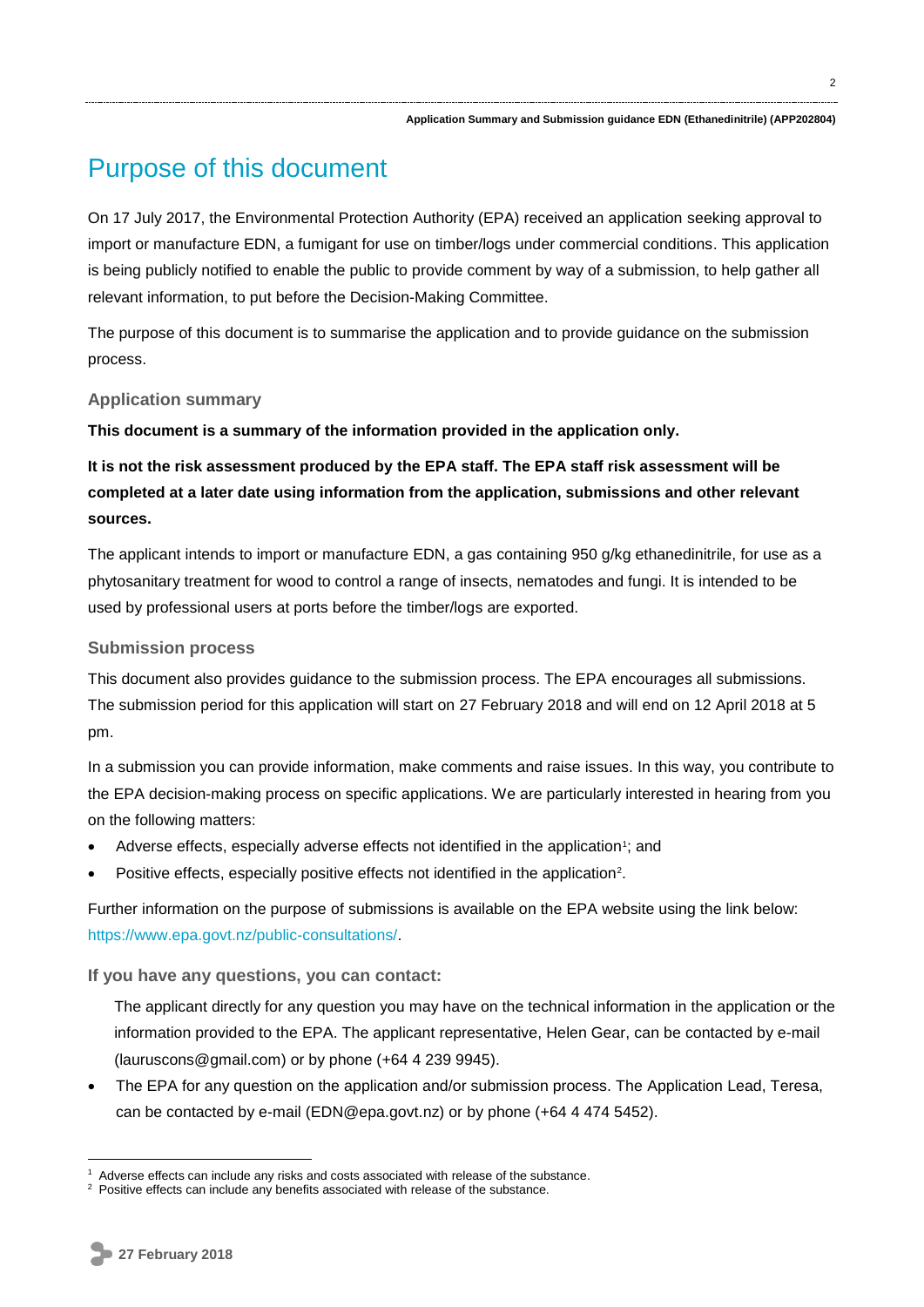# Application summary

Please note that the following is a summary of the application as presented by the applicant and does not necessarily reflect the views of the EPA.

1. The applicant has made an application for release of EDN for the following purpose:

To import EDN, a gas containing 950 g/kg ethanedinitrile, a fumigant for use on timber/logs under commercial conditions.

2. The applicant considers that EDN should be assigned the following hazard classifications:

| <b>Hazard class/subclass</b> | <b>HSNO Classification</b> | <b>Comment</b> |
|------------------------------|----------------------------|----------------|
| Flammability                 | 2.1.1A                     |                |
| Acute toxicity (inhalation)  | 6.1B                       |                |
| Aquatic ecotoxicity          | 9.1A                       |                |

- 3. The following is a summary of the lifecycle of the substance as presented in the application form:
	- (a) import/manufacture;

EDN will be imported into New Zealand by sea, packaged ready for sale in 73 L high pressure gas cylinders. Relabeling may occur after importation if there are New Zealand specific labelling requirements.

(b) transport/storage;

Within New Zealand, EDN will be transported by road, sea or rail. EDN will use the UN number 1026, has UN Transport Hazard Class 2.3/ Sub Class 2.1 and will use the UN Packing Group Number 1026. Prior to distribution, EDN will be stored at approved distributor locations. Storage will comply with AS 4332 and EDN will not be stored near sources of ignition, oxygen, fluorine, water or steam, and acid or acid fumes.

(c) use;

EDN is intended to be used as a fumigant for the phytosanitary treatment of wood to control a range of insects, nematodes and fungi. It is intended to be used by professional users at ports before the timber/logs are exported. Application of 150  $g/m<sup>3</sup>$  of EDN for 24 hours is intended.

(d) disposal.

EDN is supplied in reusable chromium molybdenum steel cylinders. It is intended that the cylinders are emptied completely through the use of EDN as a fumigant and then the empty clyinders are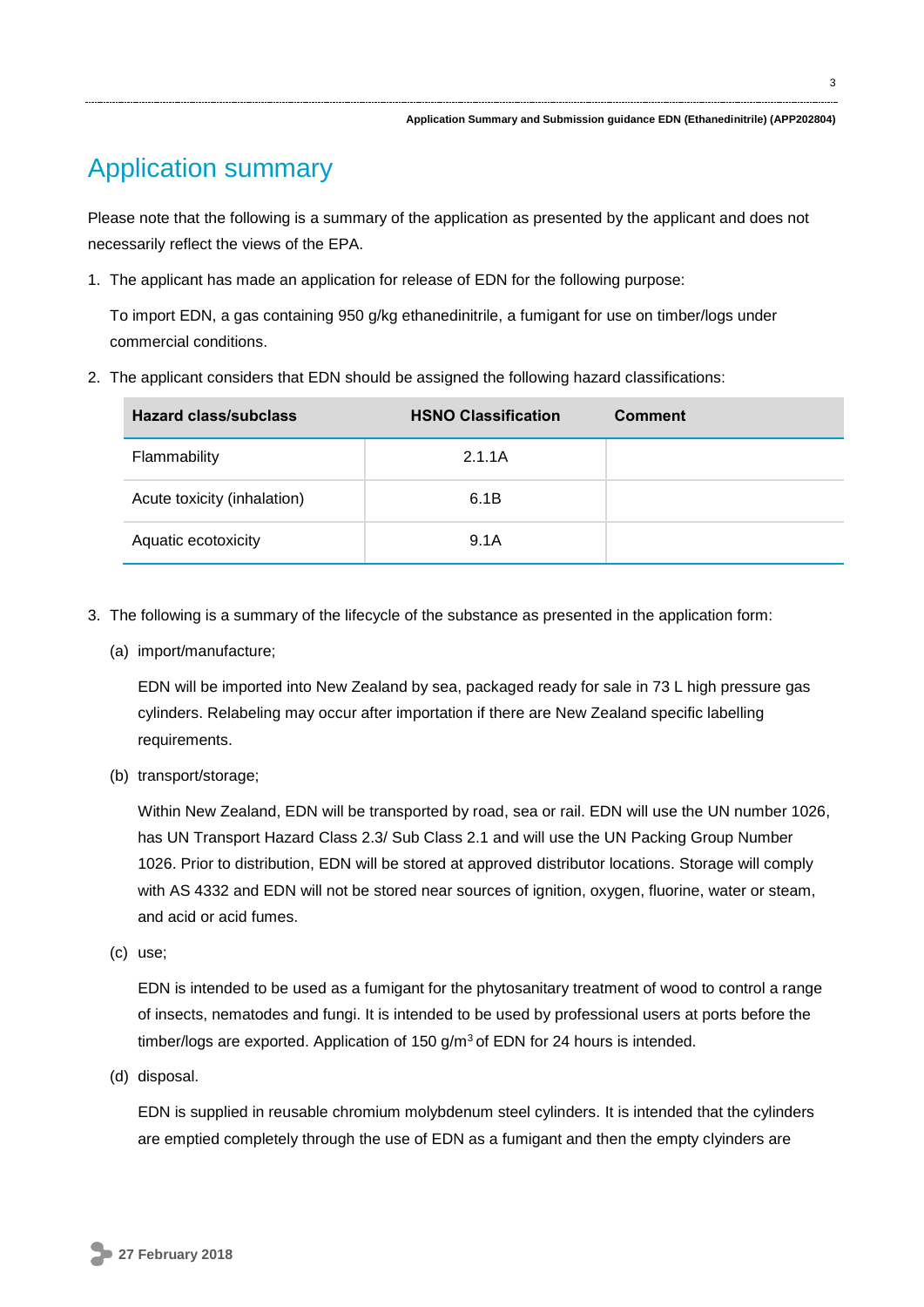returned to the supplier for refilling. Should the cylinders retain residue EDN then these cylinders would also be returned to the supplier for disposal.

4. The non-confidential part of the application is available from the EPA website using the link below:

<https://www.epa.govt.nz/database-search/hsno-application-register/view/APP202804>

#### **Adverse and beneficial effects**

5. The following is a summary of the applicant's overall evaluation of the risks associated with release of the substance:

| Receptor                                   | <b>Level of adverse</b><br>effect | <b>Comment</b>                                                                                                                                                                                                                          |
|--------------------------------------------|-----------------------------------|-----------------------------------------------------------------------------------------------------------------------------------------------------------------------------------------------------------------------------------------|
| Physical hazards                           | Minimal                           | EDN is a flammable gas. However,<br>combustion requires an ignition source<br>and all protocols associated with the<br>use of EDN require that no ignition<br>sources are present.                                                      |
| Human health                               | Minimal to major                  | EDN has a 6.1B hazard classification<br>which means it is acutely toxic. The<br>main route of exposure is by inhalation.<br>The applicant suggests buffer zones<br>and personal protective equipment are<br>used to mitigate this risk. |
| Environmental                              | Minimal                           | There is the potential for EDN to harm<br>the aquatic environment or non-target<br>organisms. EDN is a volatile gas.<br>Therefore when it is released it is not<br>expected to move into water nor soil to<br>any significant extent.   |
| Māori and relationship to<br>environment   | Minimal                           | The applicant held several discussions<br>with Māori representatives prior to<br>lodging this application, including a<br>Māori Reference Group (MRG)<br>established by the EPA.                                                        |
| New Zealand's international<br>obligations | <b>None</b>                       | The applicant did not identify any risks<br>to New Zeland's international<br>obligations but they did identify benefits<br>which are outlined below.                                                                                    |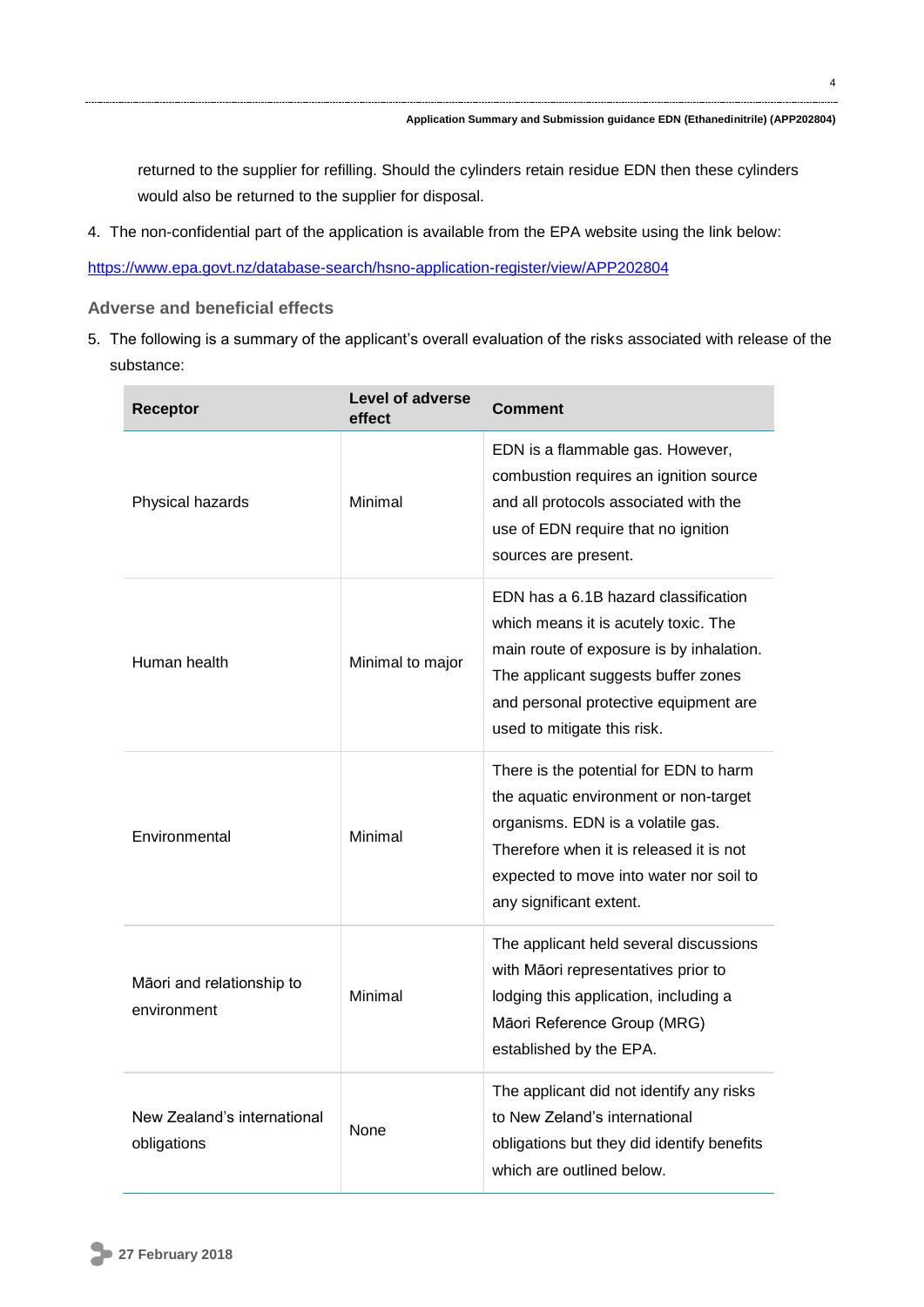For greater detail, please refer to the application form.

- 6. The following is a summary of the applicant's overall evaluation of the benefits associated with release of the substance:
- EDN is being proposed as a new phytosanitary tool for fumigating logs before export. In addition to controlling wood insects, EDN has been claimed to control a range of fungi, phytophthora and nematodes. Effective phytosanitary tools are important to ensure New Zealand's trading partners continue to buy our wood products.
- EDN will not require any new equipment, other than EDN specific monitoring devices, and therefore, will have low set up costs.
- EDN is not a known greenhouse gas. It does not bioaccumulate in the bodies of living things and it is not an ozone-layer depleting substance. EDN dissipates quickly in the atmosphere, does not readily enter water, soil or sediment and in the environment it breaks down to naturally occuring substances. While it forms hydrogen cynanide when it comes in contact with water, all organisms have the capability to metabolise and remove sub-lethal doses.
- EDN is a proposed alternative to methyl bromide, which is an ozone-depleting substance. A reduction in the use of methyl bromide would be in line with New Zealand's obligations under the Montreal protocol to decrease the use of ozone-depleting substances.

#### *Please let us know whether you consider that there are additional adverse effects that we should be aware of or additional information related to the described effects.*

When identifying adverse effects it is important that you provide us with reasons as to:

- What other adverse effects are *likely* to be caused by importing or manufacturing EDN for use as a fumigant for timber/logs under commercial conditions
- How *likely* these adverse effects are and their potential scale
- How you think the adverse effects could happen (ie the series of events that would have to happen for the adverse effects to occur)
- Options and proposals for managing the adverse effects
- Any uncertainty you have on the scope of the information we will use to assess the adverse effects.

#### *Please let us know whether you consider that there are additional positive/beneficial effects that we should be aware of or additional information related to the described effects.*

When identifying positive/beneficial effects, it is important that you provide us with information on:

- Other positive effects *likely* to be caused by importing or manufacturing EDN for use as a fumigant for timber/logs under commercial conditions
- How *likely* these positive/beneficial effects are and their potential scale
- How you think the positive/beneficial effects could happen (ie the series of events that would have to happen for the positive/beneficial effects to occur)
- Options and proposals for ensuring the positive/beneficial effects occur, and
- Any uncertainty you have on the scope of the information used to assess the positive/beneficial effects.